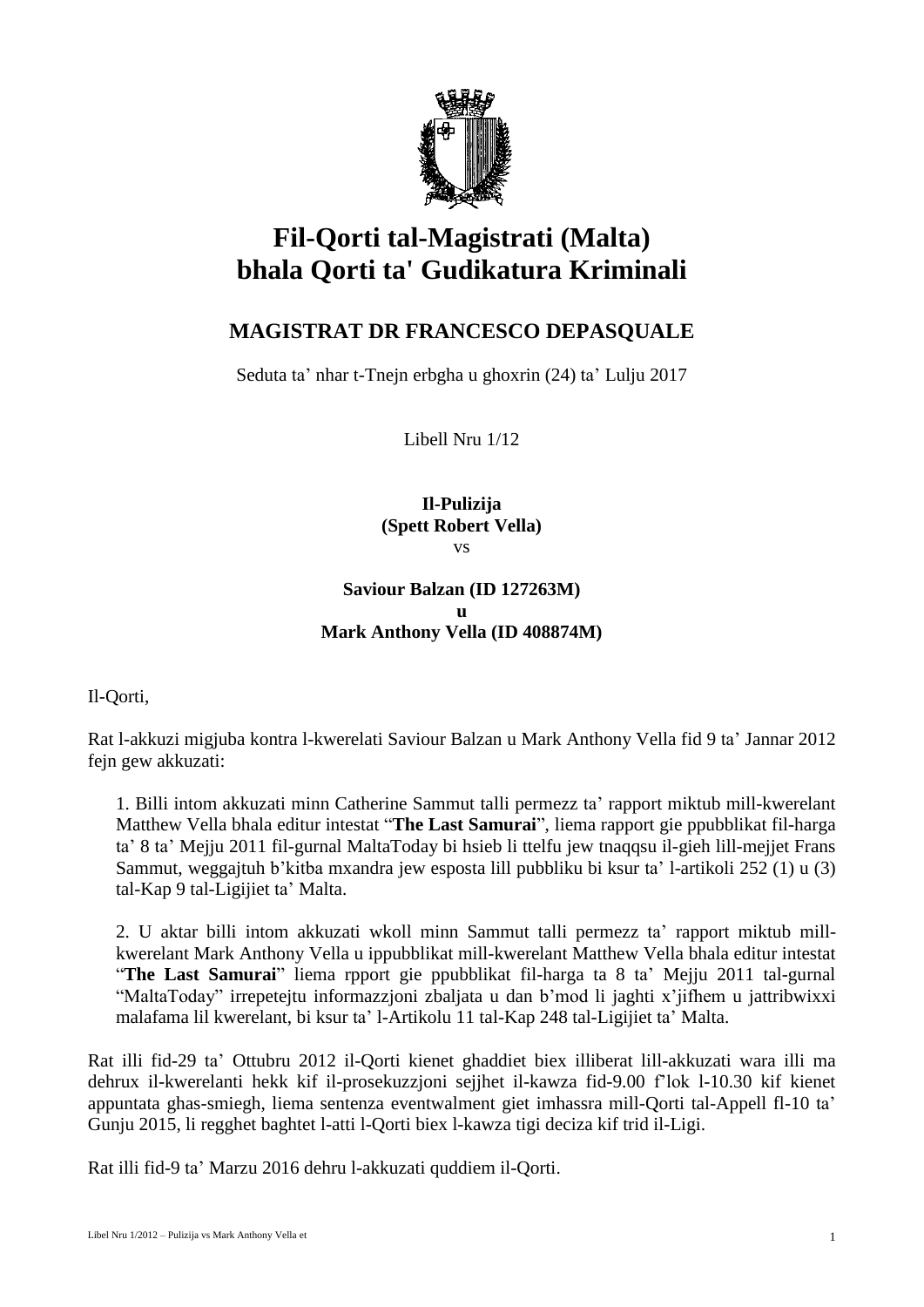Semghet ix-xhieda tal-kwerelanta **Catherine Sammut** moghtija fid-9 ta' Marzu 2016 kif ukoll rat fir-reqqa n-notamenti tal-kwerelanta stess illi abbazi taghha hija kienet ser tixhed, liema notamenti hija kkonfermat in toto bil-gurament (dol 91-100)

Semghet ix-xhieda tan-**Nutar Mark Anthony Sammut** moghtija fid-9 ta' Marzu 2016.

Rat illi fid-9 ta' Marzu 2016 il-prosekuzzjoni ddikjarat illi ma kellhiex aktar provi x'tippresenta.

Semghet ix-xhieda ta' **Saviour Balzan** moghtija fl-1 ta' Gunju 2016 u rat id-dokument minnu ppresentat, ossija l-artikolu meritu tal-kawza odjerna.

Semghet ix-xhieda ta' **Mark Anthony Vella** moghtija fl-1 ta' Gunju 2016 u rat id-dokumentazzjoni varja minnu esebita.

Semghet ix-xhieda ta' **Eddie Privitera** moghtija fl-1 ta' Gunju 2016.

Semghet ix-xhieda ta' **Mark Camilleri** moghtija fl-1 ta' Gunju 2016.

Semghet il-kontro ezami ta' Saviour Balzan u Mark Anthony Vella moghtija fil 5 ta' Ottubru 2016.

Rat illi fil 25 ta' Jannar 2017 id-difiza ddikjarat illi ma kellhiex aktar provi x'tippresenta u ghalhekk il-kawza giet differita ghas-sottomissjonjiet.

Rat illi s-sottomissjonijiet tal-kwerelanta Catherine Sammut gew ippresentati fid-29 ta' Marzu 2017.

Rat illi s-sottomissjonijiet tal-imputati Mark Anthony Vella u Saviour Balzan gew ippresentati fit-12 ta' Mejju 2017.

Rat illi fit-13 ta' Gunju 2017 il-kawza thalliet ghas-sentenza ghallum.

#### **Ikkunsidrat**

Jirrizulta, l-ewwel u qabel kollox, illi l-proceduri kriminali odjerni saru kemm abbazi tal-Artikolu 252 (1) u (3) tal-Kap 9, kif ukoll abbazi tal-Artikolu 11 tal-Kap 248.

Jirrizulta illi, abbazi tax-xhieda kollha migjuba quddiemha, l-kliem illi dwarhom l-kwerelanta hassitha aggravat dwarhom, kienu kliem illi saru bi-kitba, u ghalhekk, il-Qorti taghmel referenza ghall-kawza fl-ismijiet **Il-Pulizija vs. Anton F. Attard**, deciza fl-10 ta' Lulju 2006 mill-Qorti tal-Appell Kriminali ippresjeduta mill-Prim Imhallef Vincent DeGaetano, fejn intqal:

*"Issa, din il-Qorti, minghajr ezitazzjoni, taqbel ma' l- appellant li ingurja jew malafama permezz ta' stampat, bhalma huwa ktieb li jigi ppublikat, ma taqax u ma tistax tigi punita taht l-Artikolu 252(1) (jew addirittura taht l- Artikolu 252(3)) tal-Kodici Kriminali. L-Artikolu 256 huwa car fil-portata tieghu u dejjem gie interpretat mill- Qrati ta' Gustizzja Kriminali li, meta l-ingurja ssir bil- mezz ta' l-istampa (b'mod li l-ingurja jew il-malafama tkun allura tammonta ghal dak li komunement jissejjah libell), hi applikabbli il-Ligi dwar l-Istampa u huma applikabbli d-disposizzjonijiet tal-Kap. 248".*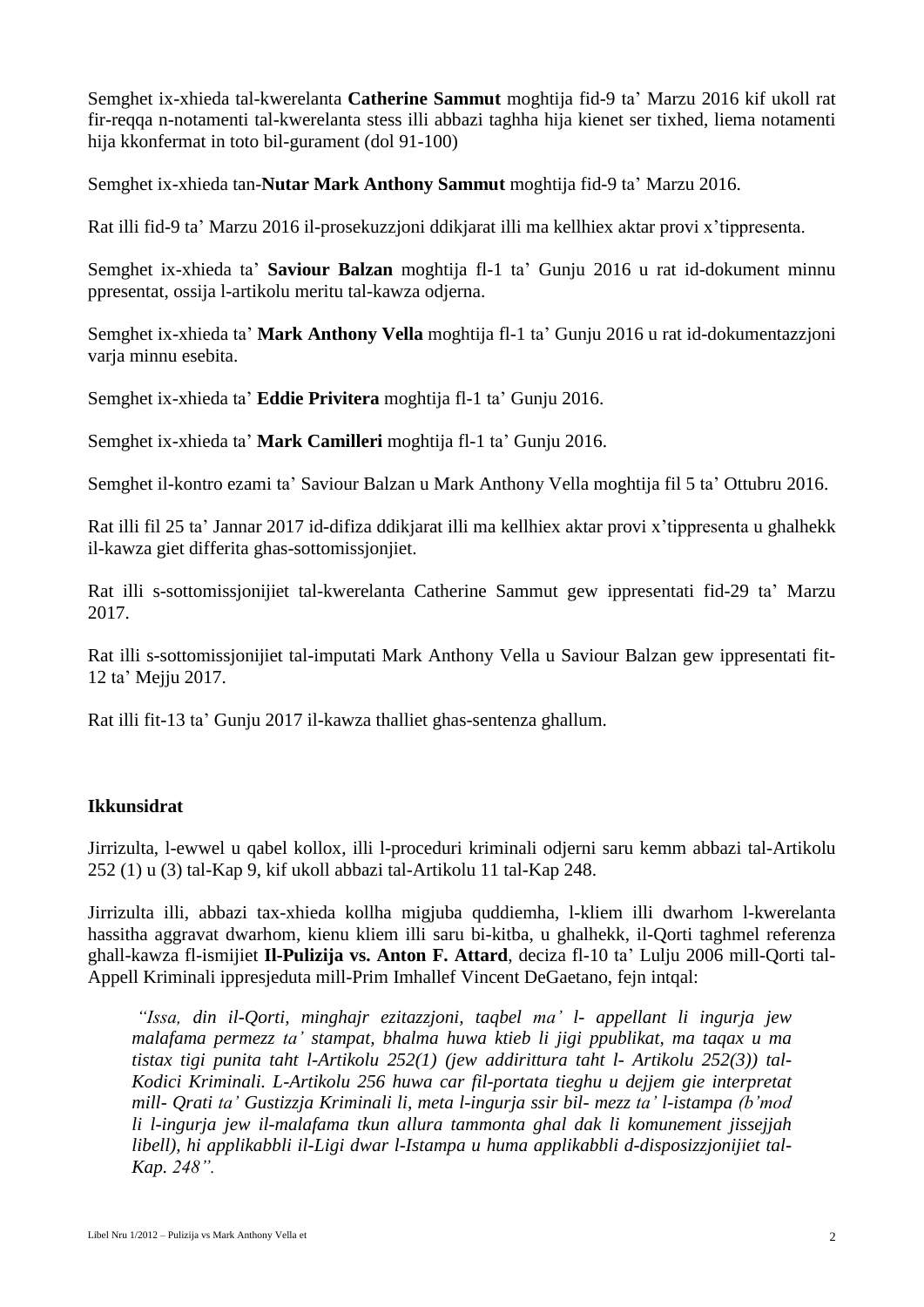Ghalhekk, l-ewwel akkuza migjuba kontra l-akkuzati, la darba bbazati fuq l-Artikolu 252 (1) u (3) tal-Kap 9, ma hijiex ser tigi aktar ikkunsidrata minn dina l-Qorti u ser tigi kkunsidrata it-tieni akkuza, illi wara kollox hija identitka ghall-ewwel wahda salv illi, f'dana il-kaz, hija ibbazata fuq l-Artikolu 11 ta' Kap 248, ossija dik ta' malafama.

#### **Ikkunsidrat**

L-artikolu meritu tal-kawza odjerna hija nekrologija dwar il-kittieb Frans Sammut illi kien miet ftit qabel, liema nekrologija dehret pubblikata fil-harga tat 8 ta' Mejju 2011 tal-gazzetta MaltaToday u jisthoqq illi, ghall-kompletezza ta' dina s-sentenza, tigi riprodott tali nekrologija in toto, fejn dina kienet tghid is-segwenti:

*Obituary: Frans Sammut – The Last Samurai*

*Charting Frans Sammut's literary career might be akin to tracing the rise and fall of an erstwhile icon, and – if punning titles are anything to go by – stumbling at the point where public life and art clumsily collide into an unknowing hara-kiri.*

*Sammut's legendary contribution to Maltese literature is indeed Samuraj, a little gem of a novel that epitomises the anti-heroic tale of home-grown narrative modernism.*

*In ironic contrast to his public profile – boisterous and booming (his characteristic rowdiness as headmaster and cultural advisor to Alfred Sant left an imprint on former colleagues), teetering on the fringes of the loony left and exhibiting the phlegm of the stereotypical Żebbuġi – his classic oeuvre is a tight and disciplined text chronicling the tragic demise of Samwel, an inadequate shying loner unable to come to terms with the stifling confines of Maltese society.*

*Trapped within a typical Maltese village, Samwel fights against all the typical moral strictures that prevent him from fulfilling his unique identity and his relationship with Żabbett, until he surrenders in a dramatic act of self-immolation reminiscent of the proud Japanese warriors whose tales and deeds are elegantly juxtaposed within the narrative's* texture.

*It's a meaningful surrender, universally interpreted as an act of tragic pride and a refusal to conform. Hence the paradoxical anti-hero tag, a winner of nothing but bittersweet, symbolic defeat. Sammut's literary condemnation of his protagonist is probably also one of the most extreme solutions that modern novelists have dealt to their character's tribulations.*

*The anti-hero, from Ellul Mercer's and Orlando's prototypes to the various modernist incarnations, invariably surrenders to his helpless destiny, either through total retreat, a cyclical return to the initial drudgery; or even by being happily swallowed back by the environment he desperately tried to flee.*

*But Sammut's final solution translates into a clear condemnation of a society that stifles individuality and free will, dominated by the classic ideological apparata of the clergy and the various influential patrons of village life.*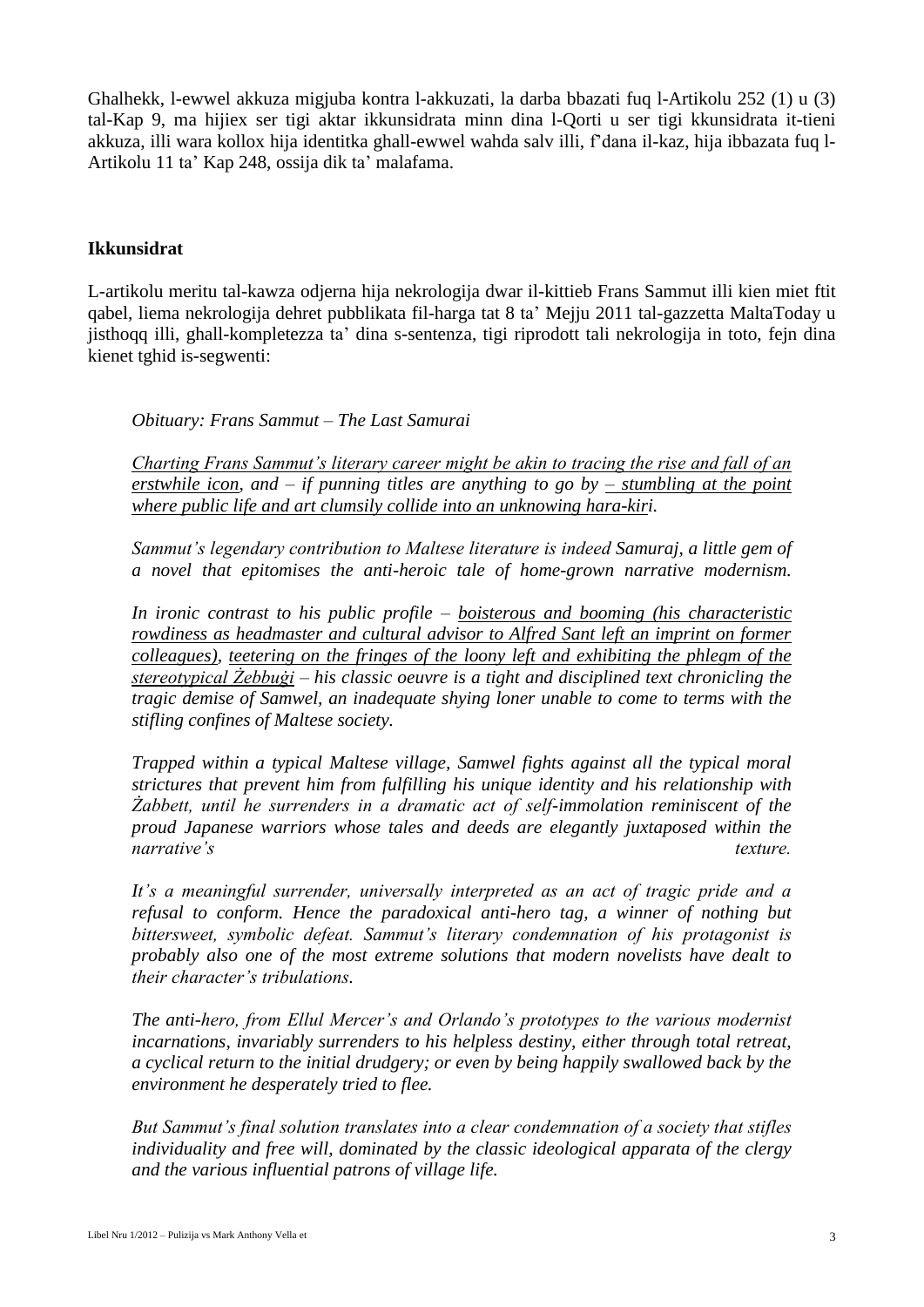*It is also the drastic remedy to the Maltese cage, as exemplified in his first novel Il-Gaġġa, a loose coming-of-age novel dabbling in stream of consciousness and still grappling with the stylistic challenges of a longer narrative, but already asserting a vital streak of individuality and lashing out at all societal mechanisms that impede Fredu Gambin's personal development.*

*Samurajis indeed Sammut's actual coming of age, a mature filtering of Fredu's teenage angst, distilled into Samwel's laconic declarations and his essential symbolic actions.*

*Fast forward some 20 years, and Sammut joins the anti-EU camp in 2002 and while not necessarily on the wrong side of history, refuses the potential opening of the suffocating cage and opts for a badly-plotted map of the country's possible future.*

*Years before,Paceville, heavily marketed as the Generation X novel for the early 90s, had totally missed the mark, and failed in its attempt to chronicle a potentially fertile new symbolic 'village'. Instead Sammut chose to moralise on the pitfalls of contemporary wasted youth, with the typical cliché-ridden depiction of fickle drugaddled teenagers and cringeworthy moments of tentatively racy titillation.*

*The irony of the rebel turning conservative is striking, especially in the light of Sammut's creative peak having served as one of the main symbols of a literary generation that, on paper, strove to upset the literary canon and promote a creative revival coupled with a political engagement (the Moviment Qawmien Letterarju) albeit loosely defined, that would see the nation through a post-Independence world fraught with the excitement of the new, but also the questions about the unknown.*

*Sammut did however reach another peak. A man of letters with a keen interest in Mikiel Anton Vassalli, he published Il-Ħolma Maltija, probably one of the first conscious attempts at a postmodern narrative. Similarly to Eco's Il Nome della Rosa, Sammut's narrator is Vassalli himself, talking to the reader in the probable pre-modern Maltese of the time (through an accidentally discovered manuscript) about his dreams for Maltese nationhood. Back to the anti-hero, battling the forces that be and suffering ignominious exile and exclusion, or the posthumous hero, co-opted by partisan politics and reduced to a shallow icon.*

*Sammut may well be remembered for these contradictions.*

*His latest public foray took to task rebel writer Alex Vella Gera, standing firmly for censorship and the judicious selection by the chosen few of works suitable for the public's delectation.*

*Irony has it that, hot on the heels of this unwitting controversy, Vella Gera publishes L-Antipodi, essentially revisiting the Maltese modernist narrative, that starts from a village like Samuraj's, switches between continents, and consciously returns back to the cage, proposing a novel literary solution to the heroic dilemma.*

*From sixties' rebel to virulent retrograde, the debate may not necessarily centre on who was the real Sammut, but embrace a wider debate concerning the Maltese artist, if need be the question of his integrity, the moment where the collusion with certain pressures of our distinct public life can bring into doubt the effectiveness of one's artistic production.*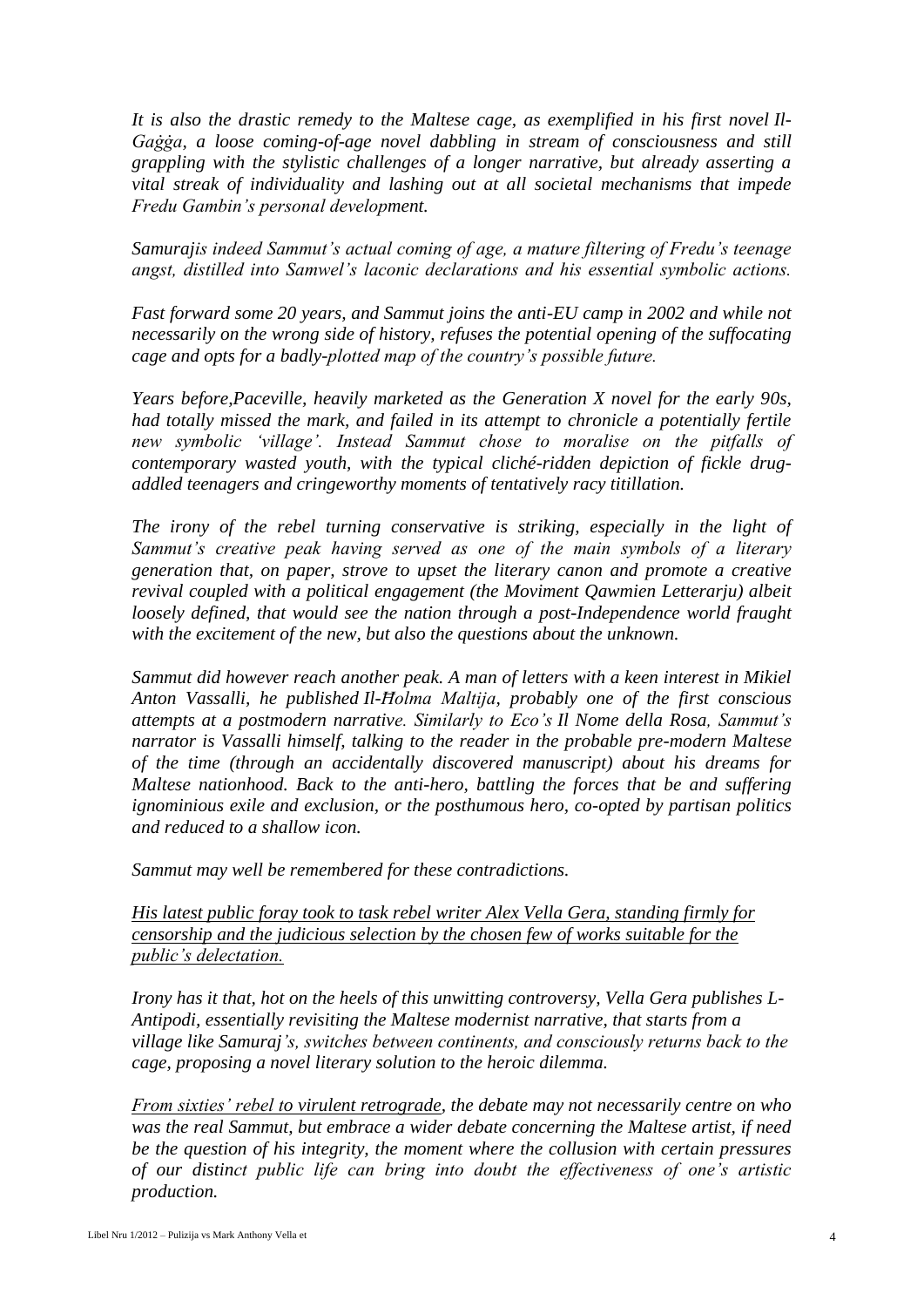*Coupled with that, a re-evaluation, short of a polite debunking, of the myths surrounding Sammut's wider coterie and literary generation, and the value and consequence of their artistic production and their political involvement.*

*A closing anecdote. As an AD activist campaigning for EU accession, I had been invited to a televised debate on the cultural aspect of the European Union. Sammut was representing the No camp. After rattling off the values of multilinguism and the prospects of employment for Maltese linguists, I asked Frans if he wouldn't want to have the chance to see his novels translated and more accessible to the European public. It might have been underhanded on my part, a bit of a long shot, but Frans just shrugged embarrassedly, squirming in his seat and trying to hide from the camera his difficulty at being unable to retort, but ultimately, his pride for being recognised for what he really always was: an author.*

#### **Ikkunsidrat**

Jirrizulta illi l-kwerelanta Catherine Sammut, mart il-mejjet Frans Said, fix-xhieda taghha u laffidavit taghha minnha kkonfermat seduta stante, filwaqt illi stqarret illi l-artikolu fih kemm valutazzjonijiet letterarji kif ukoll valutazzjonijiet personali, sahqet illi ghal dak li jirrigwarda valutazzjonijiet letterarji, dawna ghandhom jigu accettati ghal li huma stante illi kullhadd ghandu dritt ghall-opinjoni tieghu.

Jirrizulta madanakollu illi, ghal dak jirrigwarda l-valutazzjonijiet personali tar-ragel taghha, hija hassitha malafamata b'dak illi inkiteb fuqu u ghalhekk niedet il-proceduri odjerni peress illi, kif sahqet l-istess kwerelanta, dana kellu jintfiehem f'kuntest usa fejn ir-ragel taghha kien attakkat millgazzetta MaltaToday kontinwament, u dana fis-sena 2005 u fis-sena 2008!

Jirrizulta illi fost l-affarjiet illi intqalu li hija hassitha malfama bihom, kien hemm is-segwenti:

- Il-fatt illi t-titolu kien jiddeskrivi lill Frans Sammut bhala '**The Last Samurai**', b'referenza ghal ktieb tieghu '**Samurai**' u dana peress illi dana jaghti wiehed x'jifhem illi l-ktieb kien wiehed awtobijografiku kif ukoll illi s-Sur Sammut kellu jitqies bhala Samurai, ossija, fi kliem il-kwerelanta stess, "*gellied minghajr sid li jemmen f'dinja li ghadda zmienha*";
- Il-fatt illi l-artikolist ddeskriva il-hajja litterarja ta' Frans Sammut bil-kliem "*Charting Frans Sammut's literary career might be akin to tracing the rise and fall of an erstwhile icon"* ghax l-kwerelanta tishaq illi l-karriera letterarja tar-ragel taghha ma kienetx falluta, kif ta' x'jifhem l-artikolist, u baqa rispettat sa meta miet u l-kitbiet ghadhom qed jintuzaw sa llum*;*
- Il-fatt illi l-artikolist uza l-kliem "*stumbling at the point where public life and art clumsily collide into an unknowing hara-kiri",* ghax il-kwerelanta tishaq illi l-artikolist ta' x'jifhem illi l-hajja pubblika u l-arti ta' Frans Sammut wassluh li bla ma jaf joqtol ruhu b'idejh, haga illi hija tinsisti li ma huwa minnu xejn.
- Il-fatt illi l-artikolist uza l-kliem "*boisterous and booming (his characteristic rowdiness as headmaster and cultural advisor to Alfred Sant left an imprint on former colleagues)"* fejn hi tishaq illi dana ma huwa minnu xejn.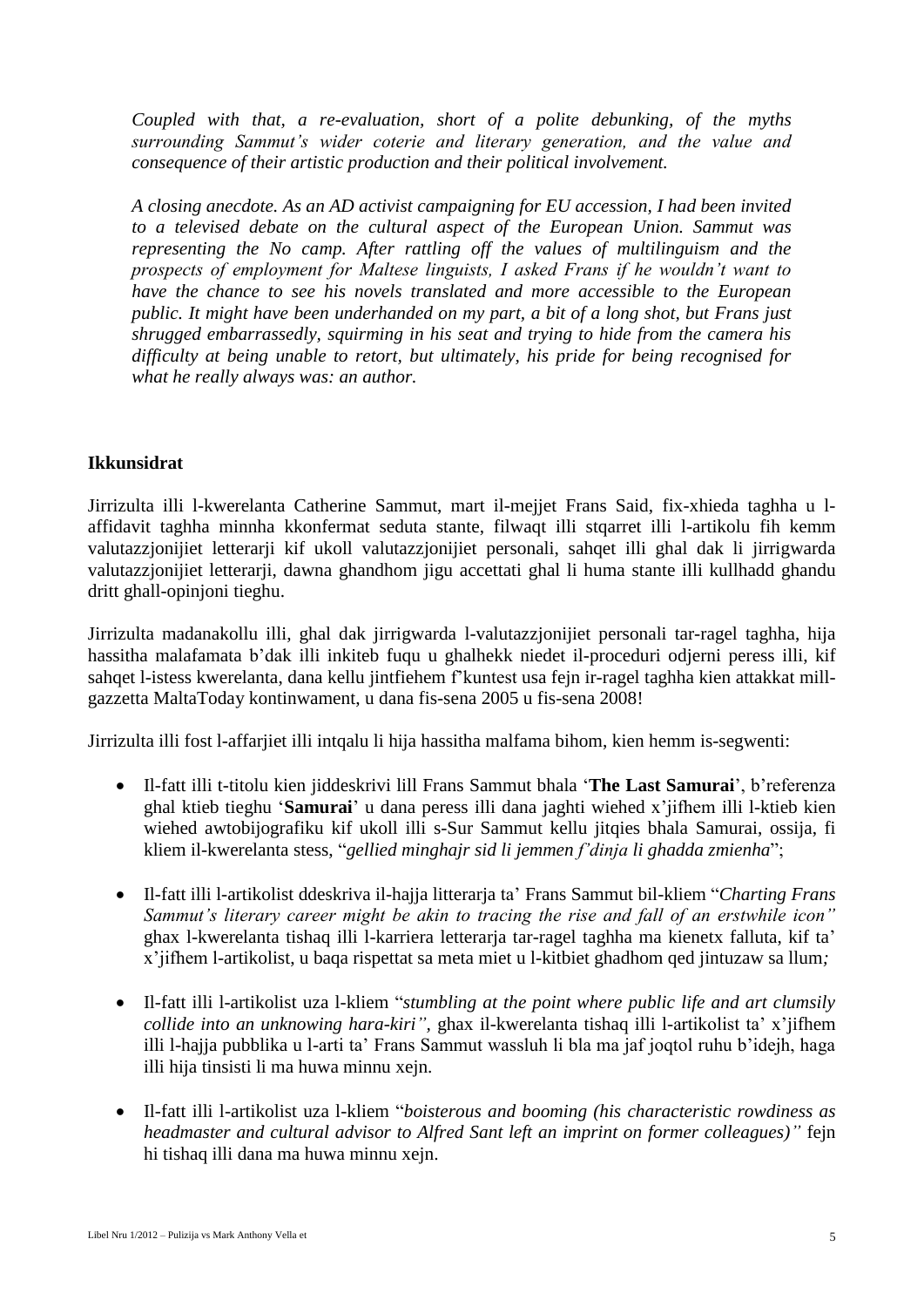- Il-fatt illi l-artikolist uza l-kliem "*teetering on the fringes of the loony left and exhibiting the phlegm of the stereotypical Żebbuġi"*, fejn hi ilmentat illi r-ragel taghha huwa deskritt bhala li jifforma parti minn "xellug mignen", kif tiddefinih l-kwerelanta stess.
- Il-fatt illi l-artikolist mar jghid illi "*His latest public foray took to task rebel writer Alex Vella Gera, standing firmly for censorship and the judicious selection by the chosen few of works suitable for the public's delectation"* fejn hija insistiet illi zewgha qatt ma kien favur ic-censura, izda kien, fi kliemha stess, "*kontra l-kuntrabandu tal-imbarazz bhala letteratura biex wiehed idur mal-ligi li trid tipprotegi li min ghadu tari u immatur milli jkun espost ghal kitba li hija intiza ghall-adulti*"
- Il-fatt illi l-artikolist ddeskriva lill-zewgha bhala "*From sixties' rebel to virulent retrograde"* fejn hija kkontendiet illi l-artikolist ried jiddeskrivi lill-zewgha bhala persuna degenerata, fatt illi ma kien minnu assolutament xejn.

#### **Ikkunsidrat**

Jirrizulta, mill-banda l-ohra, illi l-artikolist, ossija l-kwerelat Mark Anthony Vella, jishaq illi huwa dejjem irrispetta hafna lill Frans Sammut u, fix-xhieda tieghu, dwar dak li kien qed jigi lilu akkuzat, jghid:

*hadt gost u kont onorat li ha nikteb dwar awtur li dejjem ammirajt u kont lestejt din ilkitba qasira fejn iprovajt naghti daqqa t'ghajn lejn il-kisbiet letterarji ta' l-awtur flimkien ukoll mal-personalita` tieghu li 'l hinn mil-letteratura, ghaliex kellu passat ukoll jew profil politiku u profil pubbliku interessanti u b' xi mod jew iehor ikkombinajt iz-zewg grajjiet flimkien u urejt il-faccetti differenti ta' dan il-persunagg li kien pjuttos kumpless ukoll. U nista' nghid jekk nista' nghid idea personali ta' xi ktibt jiena, jiena ktibtu b' ammirazzjoni kbira*

Dwar il-varji istanzi fl-artikolu li dwarhom l-kwerelanta Catherine Sammut hassitha malafamata, huwa jghid dan li gej:

Dwar it-titolu '*The Last Samurai*":

*bl-idea ta' Last Samurai l-idea kienet li Frans Sammut, u nahseb li huwa vera, kien wiehed minn l-ahhar intelletwali jew hassieba wiehed minn ta' l-ahhar li kellu dawk ilfehmiet qliel – dawk il-fehmiet – il-fehma qalila, fehma li jibqa' jinsisti fuqha u li qisu bhal li kieku kienet the end of an era tal-personalijiet tat-tip tieghu.*

Dwar l-uzu tal-kelma "*hara kiri*":

*Il-Hara-Kiri semmejtu ghaliex ridt nindika li meta Frans Sammut filli kien jipriedka fillettaratura tieghu l-ftuh, u mbaghad dahal mas-CNI, mhix niftehmu, bhallikieku ghamel foul tal-personalita` tieghu.*

*…*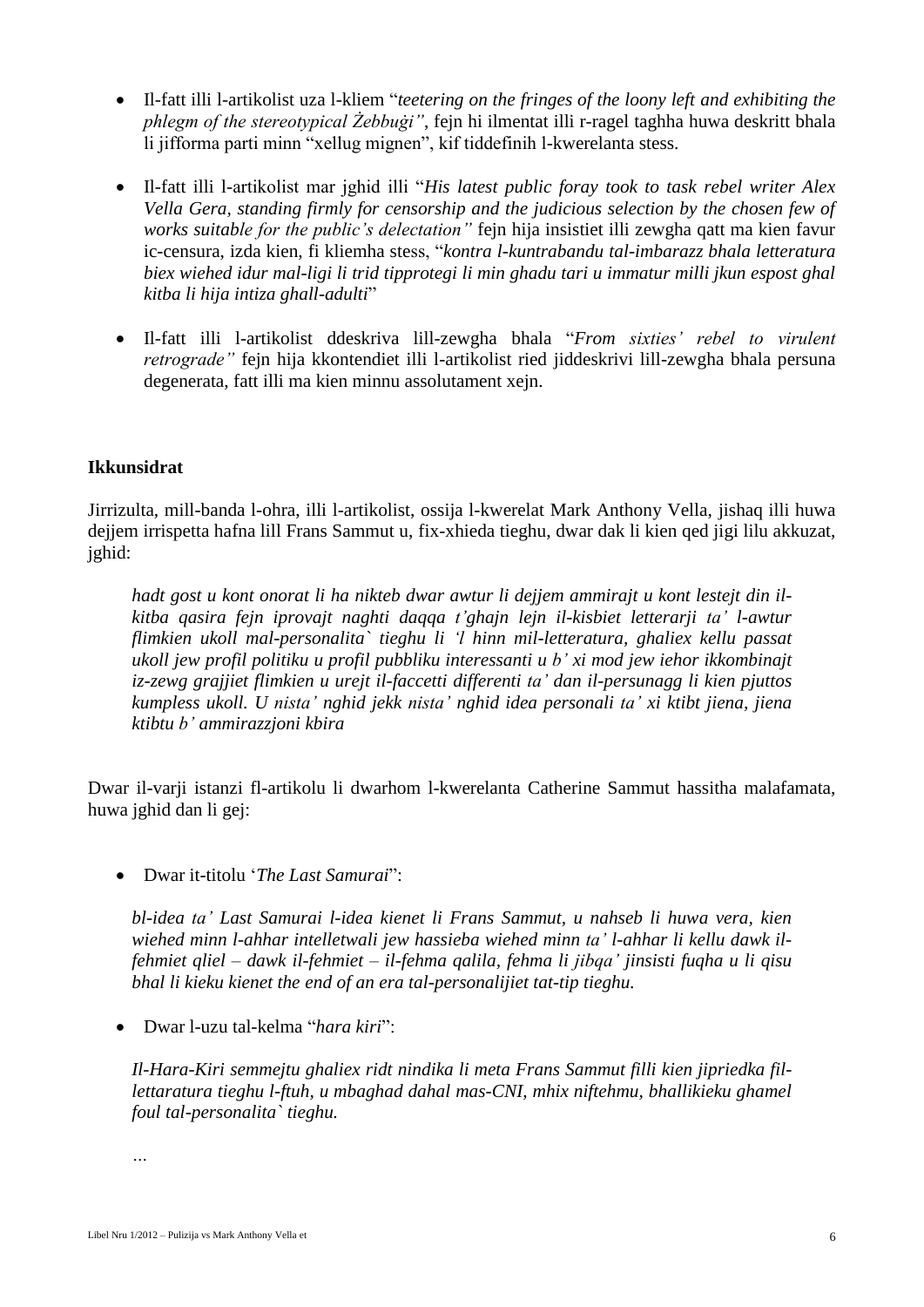*L-uzu tal-kelma ta' Hara-Kiri kienet li bhallikieku l-awtur filli kien qieghed fuq din ilvija axxendenti ta' bniedem li jipriedka l-ftuh, jipriedka l-harba minn l-gheluq ta' socjeta` asfessjanti konservattiva Malitja, imbaghad meta rajna l-mod ta' kif kien jesprimi ruhu politikament dwar li Malta tibqa' barra minn l-Unjoni Ewropea lkuntrast jidhirlek bhallikieku li dan il-ftuh qed imur kontrih.*

Dwar l-uzu tal-kliem "*boisterous and booming*":

*Frans Sammut kif ukoll jghid Adrian Grima fil-kumment tieghu kien qalil fil-fehmiet tieghu, kien unwavering, kien uncompromising, kien hemm anke hafna xhieda obituaries ukoll li saru fil-gazzetti ohrajn fejn jghidu Frans Sammut taf inti kellu dik lupper u mbaghad kien jikkalma. Pero` kien bniedem li kellu qilla fil-fehmiet tieghu u ma kienx jikkomprometti il-fehmiet tieghu ghax ma kienx icedihom; bhas Samurai sa ceru punt. Pero` that's by the by. Imma dik hi. So boisterous and booming. Ma kienx ragel kwiet, kajman.*

Dwar l-uzu tal-kliem "*Teethering on the fringes of the loony left*":

*Is-CNI ma kienx partit politiku. Kien qisu pressure group dak iz-zmien. Jigifieri kien qisu formazzjoni politika extra parlamentari. Formazzjoni politika li ma kinetx parti mid-dibattitu - li kienet parti mid-dibattitu pero` ma kinetx il-PN jew l-MLP dak izzmien. Jigifieri dawn kienu splinter group xellugi partikolari li kellu nies partikolari fih. Jigifieri minghajr ma nsemmi nies partikolari imma ghandi wkoll CD hawnhekk fejn ghandi recordings ta' xi programme ta' l-Awtorita` tax-Xandir, l-intervent tas-CNI jien niftakarhom karatterizzati hafna minn certu teatrin. Minn l-ghajjat, nies jitilqu millprogramm. U ma kellhomx nghida bejn virgoletti – id-dinjita` forsi li jkollu dibattitu politiku bejn iz-zewg partiti naghtu kaz; taf inti, fejn hadd ma jaqbad u jitlaq u hekk jigifieri.*

Dwar il-fatt illi ddeskrivih bhala "*stereotypical Zebbugi*":

*jiena semmejt stereotypical Zebbugi ghax Frans Sammut kien minn Haz Zebbug u nahseb li kien - anzi kien kburi hafna mill-wirt Zebbugi tieghu. U jiena nahseb li fillimiti ta' l-artikolu ma kien hemm l-ebda malizja u referenza ulterjuri; u Malta, u anke fil-lingwa taghna u fil-kultura taghna u nghiduha b' simpatija, hemm diversi rhula li ghandhom konnotazzjonijiet partikolari hux hekk? Is-Slimiz jissejjah mod, l-Ghawdxi jissejjah mod iehor, nghiduhom, huwa parti mill-kultura taghna.*

Dwar il-fatt illi tkellem dwar ic-censura w l-ktieb ta' Mark Vella Gera:

*l-kwistjoni tac-censura li Frans Sammut kien fi zmien l-kaz ta' "Li Tkisser Sewwi" ta' Alex Vella Gera kien fuq in-naha tac-censur biex niftehmu fl-artikolu tieghu filkummenti tieghu. Dina issemmhiet anke fl-artikolu tal-Guardian biex niftehmu fejn hemm miktub li Frans Sammut huwa favur ic-censura; u ta' l-Independent ukoll*

Dwar l-uzu tal-kelma "*retrograde*":

*L-idea ta' retrograde hija li wiehed - … ehe; hawnhekk qalu - zewgi ma kienx retrograde. Skont id-dizjunarju ta' Aquilina 'retrograde' tfisser bniedem degenerat. Jien iccekjat f' Aquilina; f' Aquilina hemm zewg definizzjonijiet. Ir-retrograde jigifieri retrogradare jigifieri inti tmur lura. Jigifieri dan ghalija filli rajtu bhala ribelli tassittinijiet u filli mbaghad rajtu sejjer lura. Pero` ovvjament il-vizjoni tieghi.*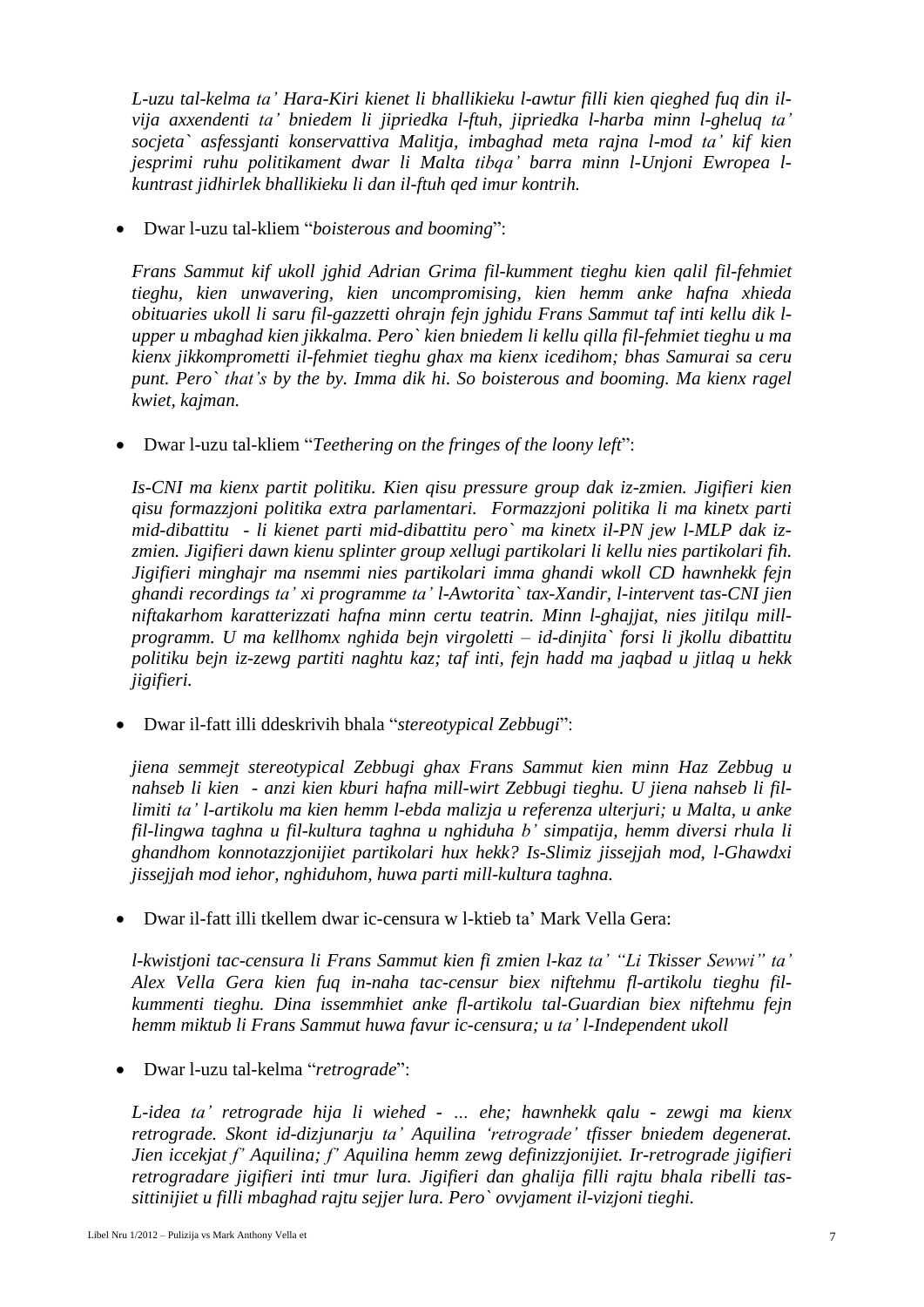#### **Ikkunsidrat**

Il-Qorti ma tistax ma tosservax dak illi qalet fl-ahhar l-kwerelanta Catherine Sammut, fin-notamenti taghha, fejn qalet:

*"Dan l-artiklu irid jinftiehem ukoll fil-kuntest usa' tal-attakk kontinwat li kien ilu jsir mill-Malta Today kontra zewgi u l-bqija tal-familja. Dan l-attakk sehh mill-anqas fl-2005 u fl-2008. Huwa fil-kwadru usa ta' dawn l-attakki li wiehed isib l-intenzjoni malizzjuza generika min-naha tal-editur, u f'dan l-artikolu miktub erbat ijiem biss wara mewt Frans li wiehed isib l-intenzjoni malizzjuza specifika min-naha tal-awtur ta' dan l-artiklu."*

Il-Qorti tifhem, ghalhekk, illi dak illi wassal lill-kwerelanta Catherine Sammut tiehu l-pass illi tipprocedi kriminalment kontra l-kwerelati Saviour Balzan u Mark Anthony Vella, fejn dak ta' lahhar kien l-artikolist, kien il-fatt illi l-artikolu inkiteb ftit jiem biss wara il-mewt ta' l-ghaziz ragel taghha, li kien, fil-passat, gia mira ta' attakki ohra fil-konfront tieghu mill-gazzetta mmexxija millkwerelat Saviour Balzan.

Dana qieghed jinghad, ghax fl-ottika ta' qarrej ordinarju, illi biha l-artikolu meritu tal-kawza odjerna ghandha tigi evalwata minn dina l-Qorti, ma jidhirx illi jesistu l-estremi tal-ligi talmalafama f'dak kollu illi intqal mill-kwerelat Mark Anthony Vella fuq ir-ragel tal-kwerelanta, ossija Frans Sammut.

Anzi, il-Qorti tosserva illi, mill-qari ta' l-artikolu, hija tinstab certa li, ghal min ma huwiex f'kuntatt ma' l-izviluppi tax-xena letterarja Maltija, l-artikolu ossija nekrologija illi saret tista biss tqanqal aktar interess fil-kitba tal-mejjet Frans Sammut stante illi l-artikolist jsemmi t-temi ta' uhud millkotba principali ta' Frans Sammut b'mod illi certament tqajjem il-kurzita' tal-qarrejja biex ikunu jafu aktar dwar il-kitbiet ta' Frans Sammut, haga illi certament illi kull kittieb ikun jixtieq illi ssir.

Il-Qorti tapprezza l-ugiegh tal-kwerelanta illi, wara il-mewt ta' persuna illi maghha hija bniet familja u li kienet certament sors ta' stabbilita' u energija, tara illi jiktbu fuqu fuq il-mezzi taxxandir, possibbilment anke bi kritika lejn dak illi ghamel fil-hajja tieghu, izda tosserva wkoll illi rragel taghha, Frans Sammut, kien persuna pubblika u ghalhekk, minn zmien ghal zmien, kien ikun suggett ghall-kritika ghal xi azzjoni pubbliku illi huwa jkun ghamel. Naturalment, huwa fatt maghruf illi l-azzjonijiet ta' persuni ma jmutux hekk kif il-persuna tghaddi ghal hajja ahjar, u jibqu jifftakkru maz-zmien, skond kemm il-persuna pubblika kienetx ta' interess ghall-media in generali jew le.

Il-Qorti tosserva illi, abbazi tax-xhieda prodotta mid-difiza stess, ossija Eddie Privitera u Mark Camilleri kif ukoll tad-dokumentazzjoni prodotta quddiem dina l-Qorti, in-nekrologija redatta millartikolist u kwerelat Mark Anthony Vella tidher illi kienet riflessjoni tal-opinjoni w l-immagini li lartikolist Mark Anthony Vella kellu ta' Frans Sammut, tant illi Vella, fix-xhieda tieghu in kontro ezami sahaq illi huwa ra "*lil Frans Sammut bhala pilastru tal-letteratura Maltija*".